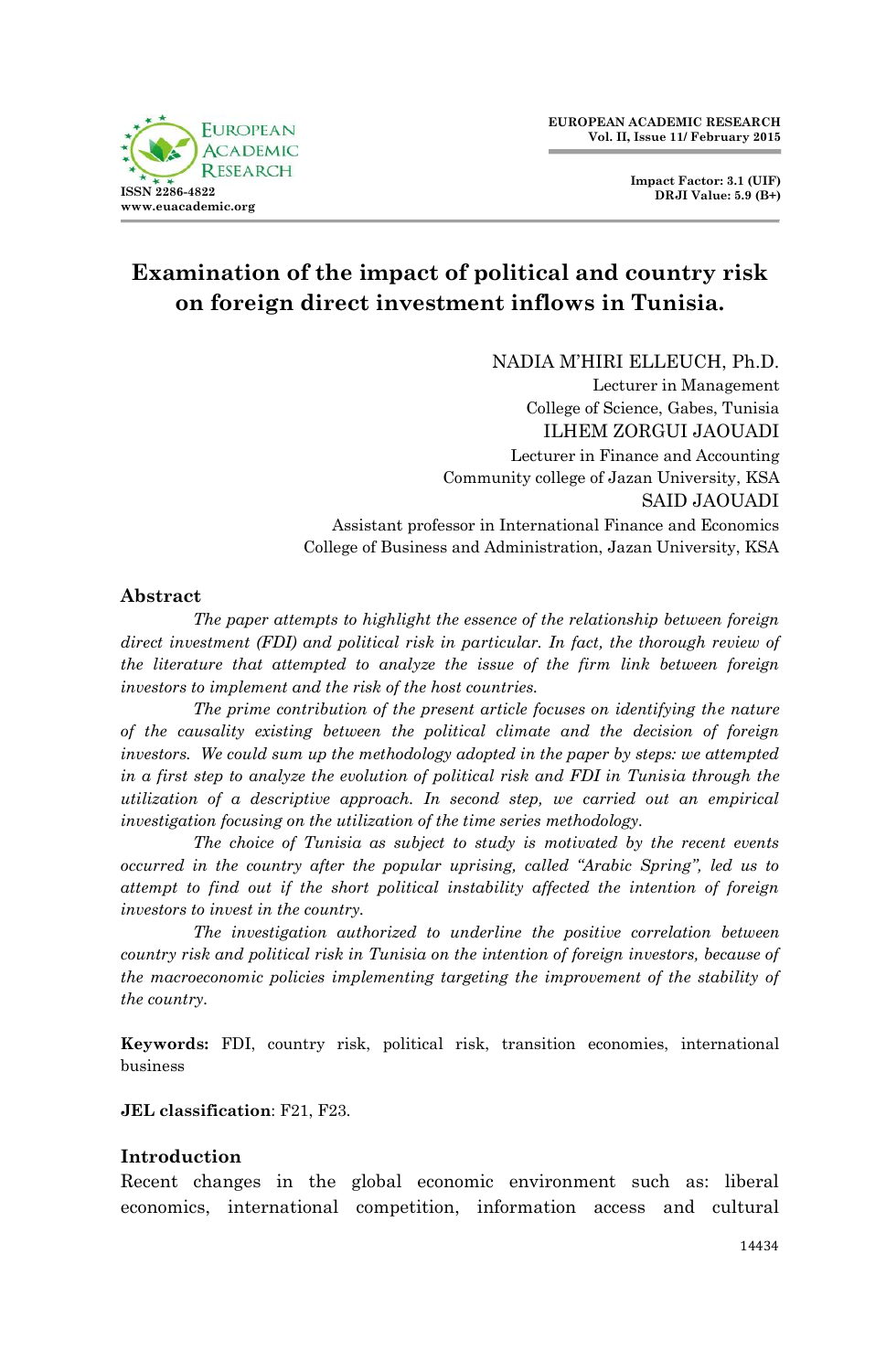homogenization are all factors that led the company to opt the competitiveness choice. For this purpose, and since the early eighties, trade in goods and services between countries have experienced a struck evolution. The recent evolution following the uprising in the Arabic countries led us to pose the question of the possible harmful impact of political and country risk on FDI in developing countries.

The present paper aims to investigate the possible causal relationship between country risk and the inflows of FDI in Tunisia. The choice of Tunisia a the central pattern to study is motivated by the fact to be the first country from which the wave of revolutions "Arabic spring" begun.

### **I. Review of the literature**

The Foreign Direct Investment (FDI) is considered as well as one of the forces participating in the global economic integration process (Raynard & Forstater, 2002) and thus competitiveness became the solely option for the survival of firms (Levratto & Ramadan, 2009).

The increasing consensus on the virtues of FDI has led various governments to implement incentives to attract more foreign firms. In this context, several studies have concluded that foreign direct investment could have a significant positive impact on the economic development of the host country.

As such, Alfaro L. (2009) showed that foreign direct investment contributed to the transfer of technology, knowledge and skills that will benefit local companies thereby stimulating the economic growth of the host country. Regarding the determinants of the location of FDI, literature revealed two main types of factors namely internal factors (theory of "pullfactor") and external factors (theory of the "push factors").

The first contain primarily the quality of socio-economic infrastructure, market size, the level of human capital development, the distance between the country, the cost of labor, openness to international trade, politics exchange, fiscal and non-fiscal incentives, political stability, monetary policy and the degree of financial liberalization (Dabla-Norris et al (2010), Arbatli (2011), Anyanwu (2011)). The latter primarily includes the growth rate of developed countries and interest rates.

In this context, the political environment made up the major determinant of the implementation of foreign investors. Thus, the stability of the government and its attitude to FDI are of great importance in the investment decision.

Many studies have examined the impact of political risk on FDI flows in developing countries, but the review of the literature underlined the lack of surveys regarding Tunisia. The prime contribution of the present paper stands for the determination of the impact of political risk on foreign investment in Tunisia.

Thus, in a first part, this research proposes to provide thorough analysis of the theoretical elements related to the nexus between country risk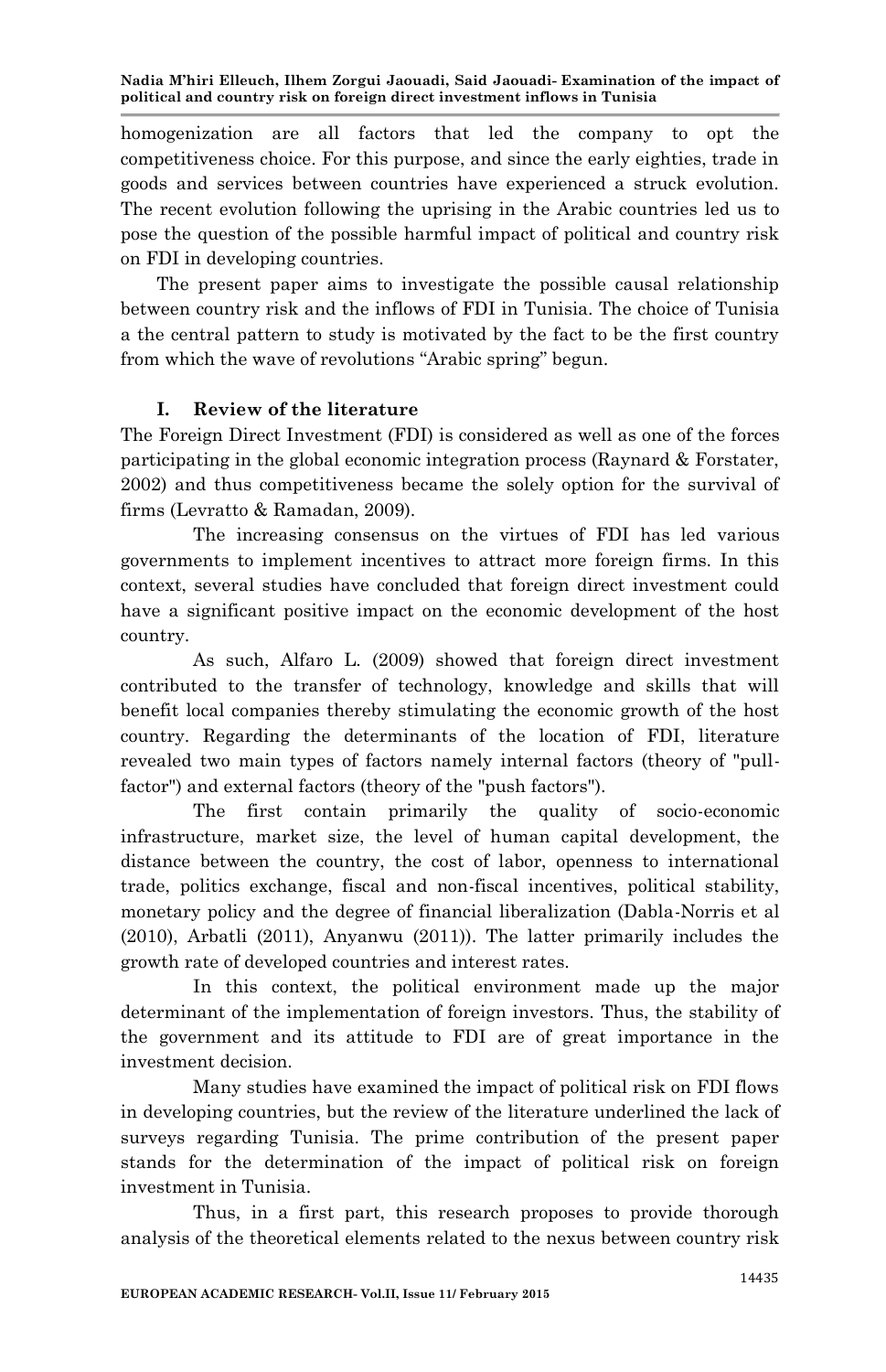and political risk in particular and FDI decisions. In a second part, the paper put forward the empirical investigation regarding the effect of political risk and country risk on the implementation of foreign investors in Tunisia.

## **I.1 Evolution from country risk to political risk**

The "country risk" issue is not a recent topic to discuss. The abundant literature regarding the notion of country risk allowed us to underline that this notion has emerged in the seventeenth century. During the years 60-70, the country risk was mentioned as the "political risk", particularly in nations of the oil industry, in the Middle East or in Algeria. Later, during the eighties, this risk is considered as the "sovereign risk" (Marois, 1990). This evolution may be indicator of a causal relationship between the two concepts.

As per definition of country risk, the literature has recorded various advances to provide an appropriate analytical framework of analysis. In the present paper, we retain the definition advanced by Bernard Marois (1990) "risk materialization of a loss resulting from the economic and political context of a foreign state, in which a company carries out part of its activities"<sup>1</sup> .

The concept of country risk is composite. It brings together all the hazards that can affect a merchant, a banker, an industrial and financial investors in the conduct of their operations in relation with customers or suppliers of a third country. The risks involved are related to the state of the country, regardless of the quality of the debtor, the project or operation.

This risk refers to the possibility or the probability that a foreign borrower is unable or unwilling to fulfill its foreign obligations due to the specific conditions of the country, which can be the basis of the economic, political, social, natural or others.

The major origin of the risk country primarily depends on destabilizing events, sometimes, limited to a particular state, sometimes shared by several countries with common characteristics.

The creators of the risk factors fall into two categories depending on whether they are political and geopolitical (war, coup, civil unrest, conflicts) or financial-economic marked by the cessation of payment of the foreign debt of countries, rescheduling of the public debt of a State.

The stakeholders affecting the country risk notion rely on the significance of political risk, as a dominant component in the indicator of risk. Observing the political changes that occurred in recent years lead us to consider the political uprising or popular revolutions in the Arab countries as the basic forms of political risk.

Political risk is recognized as the possibility that the policy decision and the political and social events in a country could affect the business climate so that it induces a loss of the potential investor's profits. So, this risk

l

<sup>1</sup> Marois, B. (1990), le risque pays, PUF, Paris.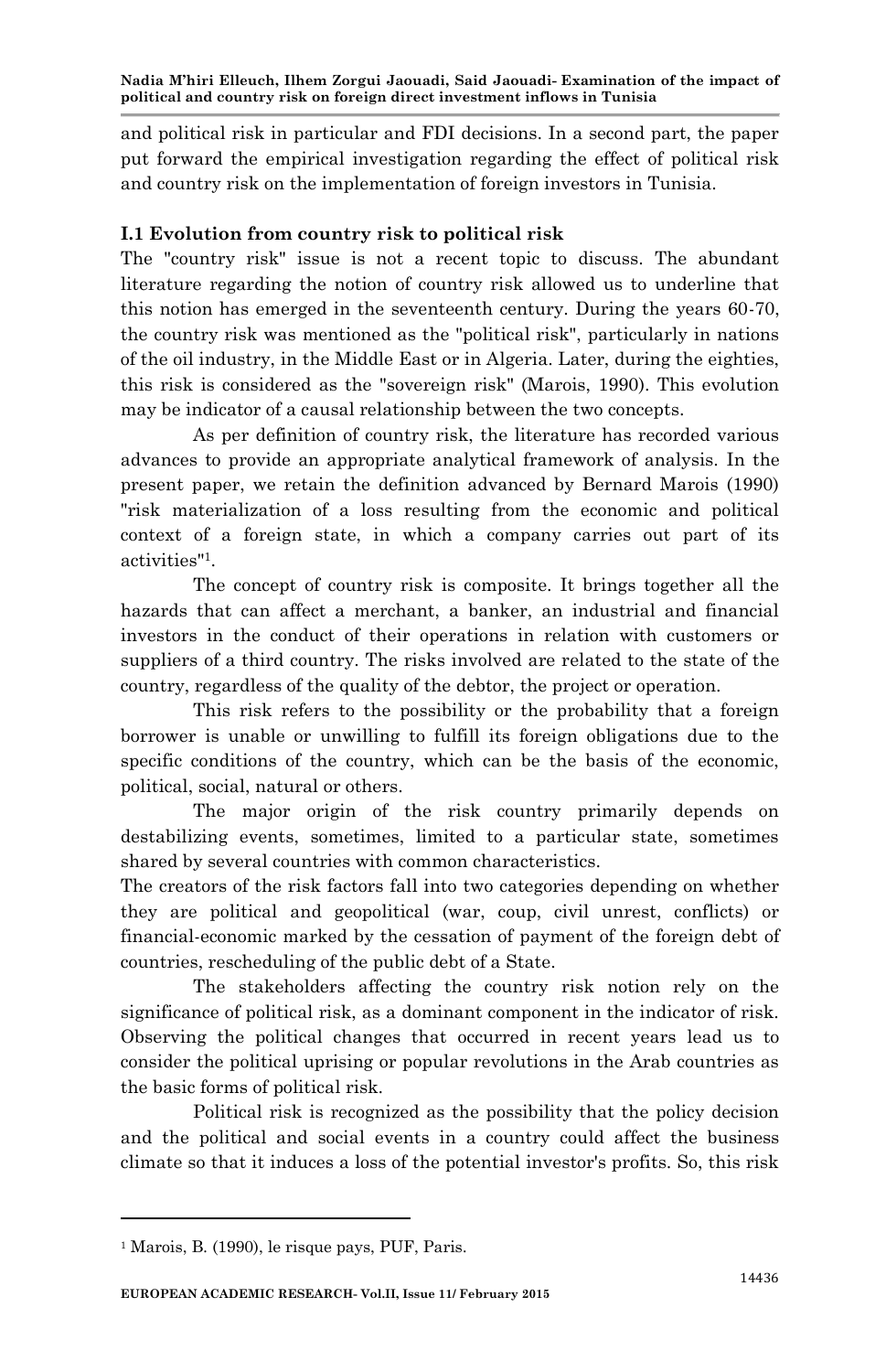arises from the uncertainty regarding the potential income of investments that can help or hinder the interests of the business (Alon & Herbert, 2009)<sup>2</sup>.

Thus, the risk refers to modifications and changes often arbitrarily made by governments and that lead to a reconfiguration of the business environment in a country.

The appreciation of the risk country is depending on the stability of government, the implementation of an independent judiciary and the credibility of the legal system. The same risk is also linked to the investing decision due to alteration in the economic climate or political environment can trigger direct or indirect financial loss or harm an investment project (Hamada & al, 2004)<sup>3</sup> .

For others authors, the country risk could be analyzed in depth through dividing it into macro and micro political risk (Robock, 1971)<sup>4</sup> .

According to the author, the first component is country-specific, it tends to influence all foreign firms established in the host country. It includes the expropriation of all foreign companies in the country and is manifested by changes in tax laws, price controls, environmental regulations and constraints that affect foreign investors and their capital repatriation prospects and profits.

The second component of political risk concerns some industries, a company or a project. It made up the national specificities of the host country, political risk continues to convey the relationship between the national and the international.

The thorough review of literature enabled to underline that political risk played a pivotal role to affect the rise of growth and investment. The integration of this political risk in international affairs could be considered as an urgent need in developing countries.

### **I.2 Political risk and FDI**

Desbordes  $(2010)^5$  asserted that rise in political risk is the direct consequence of the instability of the government, public corruption, the weak protection of property rights and economic imbalance. The author also underlined that this risk end by affecting negatively the inflows of foreign direct investment. As

<sup>2</sup> Alon, I., & Herbert, T. T. (2009). A stranger in a strange land: Micro political risk and the multinational firm. *Business Horizons*, *52*(2), 127-137.

<sup>3</sup> Hamada J., Haugerudbraaten H., Hickman A., et Khaykin I., (2004): « Country and Political Risk», Practical Insights for Global Finance, Sam Wilkin, Risk Books.

<sup>4</sup> Robock, S. H. (1971). Political risk-identification and assessment. *Columbia Journal of World Business*, *6*(4), 6-20.

<sup>5</sup> Desbordes, R. (2010). Global and diplomatic political risks and foreign direct investment. *Economics & Politics*, *22*(1), 92-125.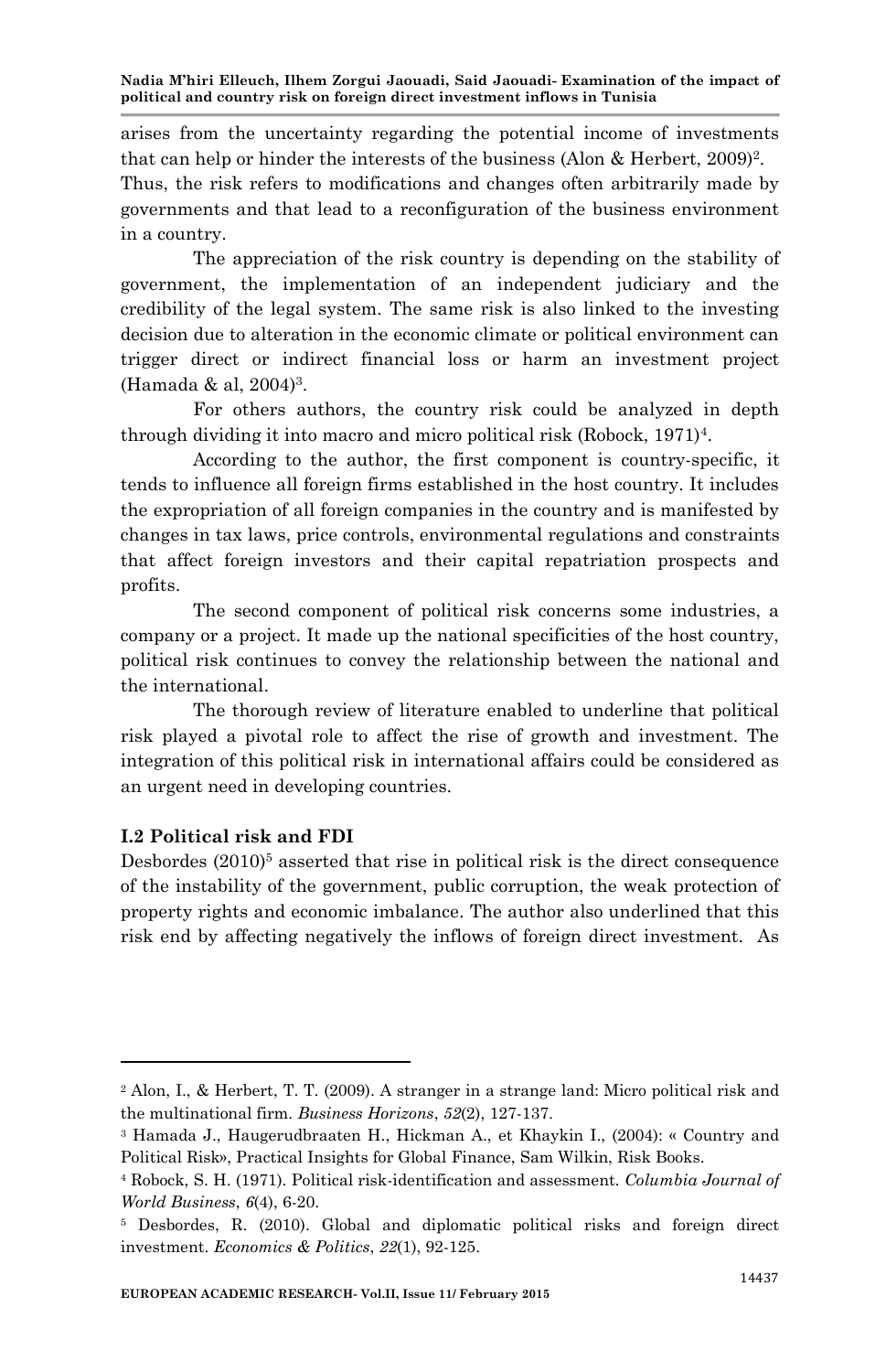such, Schneider & Frey  $(1985)^6$  showed that foreign investment was repeatedly recognized as more and more sensitive to political risk.

Foreign investing usually involves additional costs for investors due to lack of knowledge of foreign markets and the uncertainty of the investment environment. In accordance with the same spirit, several analyses have identified the nexus between political risk and foreign investment (Kobrin, 1976<sup>7</sup> and 1979<sup>8</sup>; Singh and Jun, 1995<sup>9</sup>; Meldrum, 2000<sup>10</sup>; Kesternich and Zellner, 2000<sup>11</sup>).

These analyses have emphasized that the risk in its various forms (political, economic and financial) has a significant impact on planting decisions of foreign investors and therefore appears as a key factor in the choice of location of investors [Siskos and Zopounidis  $(1987)^{12}$ ; Worrall and Thomas (1994)<sup>13</sup>; Lehmann (2002)<sup>14</sup>].

Others surveys attempted to find out the effect of political risk as determinant of FDI. From the empirical investigation, it arose that the political risk is a key factor and contributed to stimulate FDI.

From the studies underling a beneficial effect of political risk on FDI, we could cite the studies of Bassu & Srinivasan  $(2002)^{15}$ , the authors carried out their empirical research focusing on a dynamic panel of seven African countries.

They included in their models as explanatory variables: political stability, good governance and low corruption as main determinants FDI. In

<sup>6</sup> Schneider, F., & Frey, B. S. (1985). Economic and political determinants of foreign direct investment. *World development*, *13*(2), 161-175.

<sup>7</sup> Kobrin, S. J. (1976). The environmental determinants of foreign direct manufacturing investment: an ex post empirical analysis. *Journal of International Business Studies*, 29-42.

<sup>8</sup> Kobrin, S. J. (1979). Political risk: A review and reconsideration. *Journal of International Business Studies*, 67-80.

<sup>9</sup> Singh, H., & Jun, K. W. (1995). Some new evidence on determinants of foreign direct investment in developing countries. *World Bank Policy Research Working Paper*, (1531).

<sup>10</sup> Meldrum, D. (2000). Country risk and foreign direct investment. *Business Economics*, *35*(1), 33-40.

<sup>11</sup> Kesternich, I., & Schnitzer, M. (2010). Who is afraid of political risk? Multinational firms and their choice of capital structure. *Journal of International Economics*, *82*(2), 208-218.

 $12$  Siskos, J., & Zopounidis, C. (1987). The evaluation criteria of the venture capital investment activity: An interactive assessment. *European Journal of Operational Research*, *31*(3), 304-313.

<sup>13</sup> Thomas, J., & Worrall, T. (1994). Foreign direct investment and the risk of expropriation. *The Review of Economic Studies*, *61*(1), 81-108.

<sup>14</sup> Lehmann, A. (2002). *Foreign Direct Investment in Emerging Markets: Income, Repatriations and Financial Vulnerabillities*. International Monetary Fund.

<sup>15</sup> Basu, M. A., & Srinivasan, M. K. (2002). *Foreign Direct Investment in Africa--Some Case Studies (EPub)* (No. 2-61). International Monetary Fund.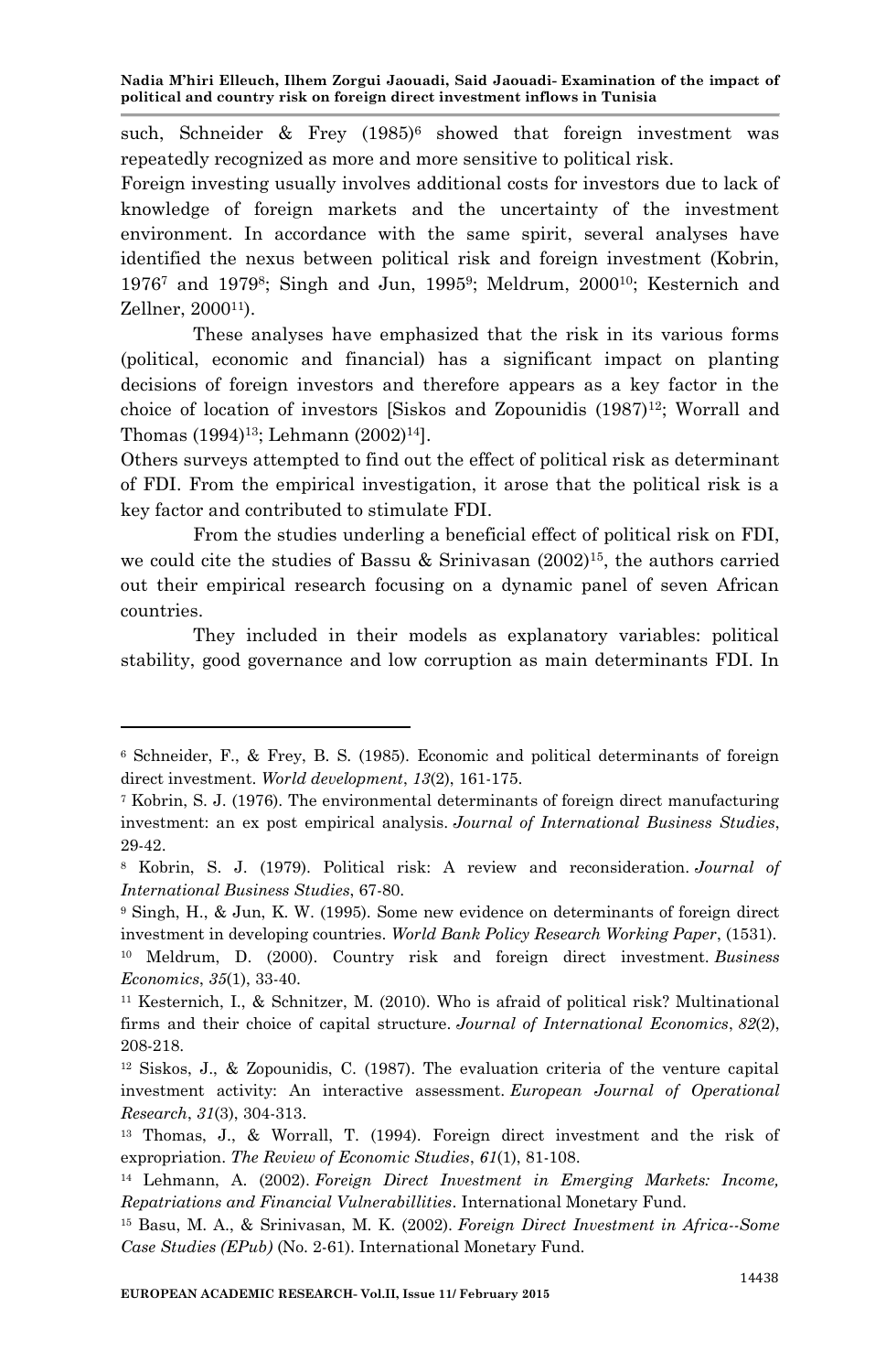line with same findings, the empirical investigation of Boudjedra  $(2004)^{16}$  bare out earlier findings from a sample of 28 emerging countries over the period 1984-2002.

The author underlined the positive relationship between political stability and decisions of foreign investment. However, Asiedu (2002)<sup>17</sup> examined the impact of political stability on inflows of FDI flows in Sub-Saharan Africa. The author found that there is a lack of connection between the two economic concepts.

To sum up, the deep study of the impact of political risk on FDI in developing countries was the major concern of many researchers and made up the issue of several studies. At present, we would like to apply an empirical investigation regarding the case of Tunisia, to provide a new analytical framework about the issue of the firm relationship between FDI and political risk in the country. The choice of Tunisia as a subject of study was not arbitrary, it is motivated by the fact that the country as undertaken since 1987 in a liberalization and Structural Adjustment Programme (SAP) to set market mechanisms and the freedom of trade.

The Tunisian economic policies were encouraging private initiative and enable public privatization. Since July 17, 1995, Tunisia has signed with the European Union an association agreement as a part of the new international trading system. The new agreement terminates the previous one adopted in 1976, considered to be in conflict with the principles of WTO as granting Tunisia non-reciprocal benefits.

Moreover, Tunisia continued to provide a particular attention to FDI because of the various economic benefits gathered from such investments.

# **II. Empirical validation**

In the beginning, we attempt to analyze the evolution of FDI inflows in Tunisia through the conduct of a descriptive study.

# **II.1. Descriptive study of FDI evolution in Tunisia:**

The strength of the economic environment in Tunisia and its economic policies played a pivotal role to encourage foreign investors to plant their projects in Tunisia. According to the statistics of the World Bank, FDI recorded a valuable rise, from 402.9 million TND in 1997 to 1015.7 million TND in 2005, an increase of 152%. The ratio (FDI/GDP) registered an increase of 0.6% in 1990, the growth rate over the period 2006 – 2008 is estimated to reach 9.42% and 5.89%, respectively.

<sup>16</sup> Boudjedra, F. (2004). Risque pays. *IDE et crise financière internationale : évaluation et étude empirique, Document de Recherche*, (2004-12).

<sup>17</sup> Asiedu, E. (2002). On the determinants of foreign direct investment to developing countries: is Africa different?. *World development*, *30*(1), 107-119.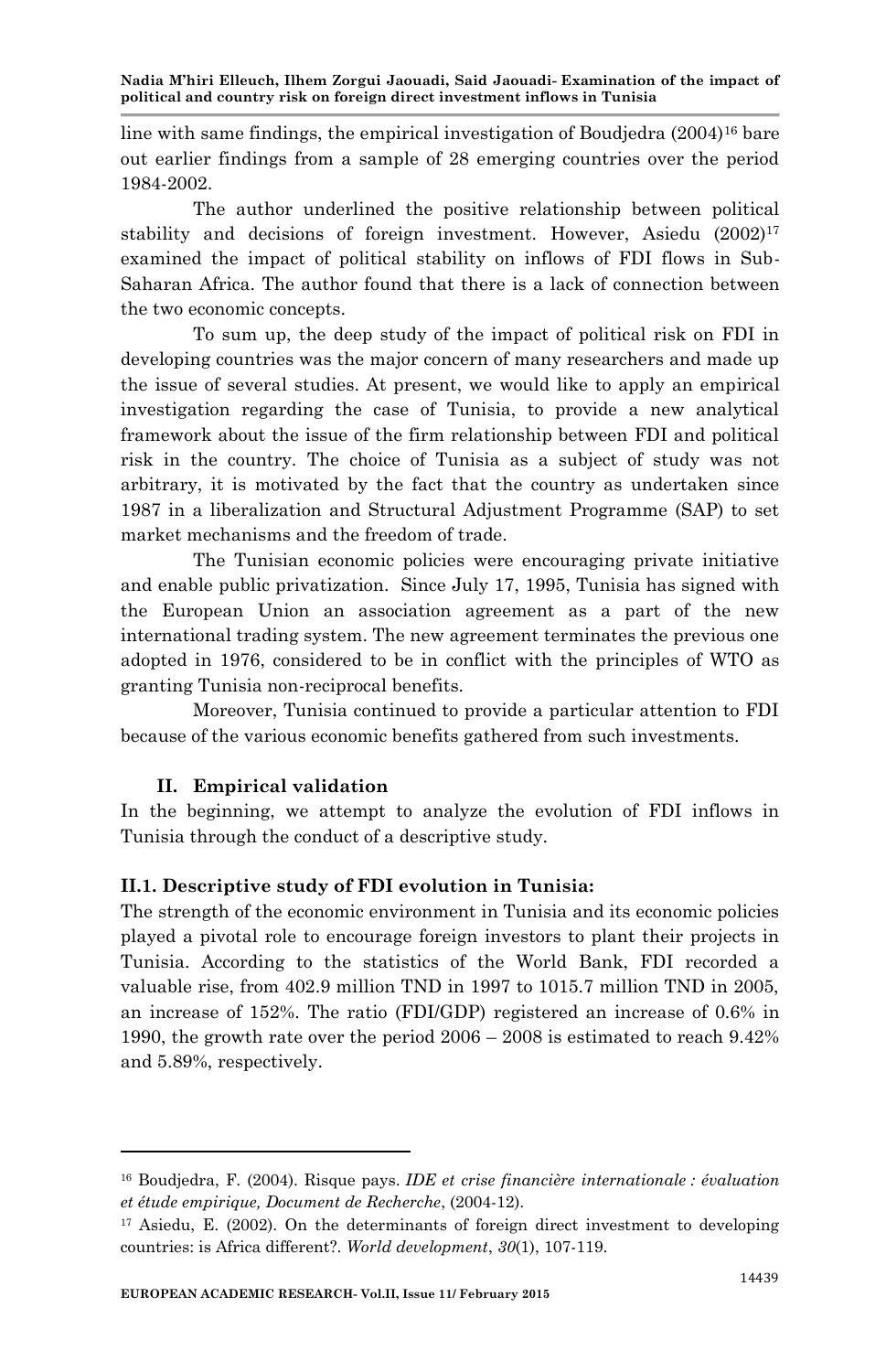Nevertheless, from 2008, Tunisia has experienced two different and successive crises. The first is an external financial crisis that began in 2008 and known as the "subprime crisis". The second is an internal political crisis caused primarily by social unrests. These two events have led to a slowdown in the rhythm of FDI inflows. In 2009, Tunisia has recorded a fall of 3.53% in the FDI inflows as share of GDP.

According to the statistics of foreign investment gathered from the Tunisian public institution (FIPA 2014), FDI inflows recorded in 2013 a decline of 22.9% and 17.5% compared to the years 2012 and 2010, against an increase of 16.1% compared to 2011.

The last decrease was associated with a cessation of activities of 77 foreign companies, resulting to the loss of 10,894 job positions and 147 million TND FDI. Despite the decrease, Tunisia continue to be considered among the top 11 destinations of FDI inflows in Africa.

|            | December |        |        | <b>Evolution 2013</b> |          |       |          |  |
|------------|----------|--------|--------|-----------------------|----------|-------|----------|--|
|            | 2010     | 2011   | 2012   | 2013                  | 2012     | 2011  | 2010     |  |
| <b>FDI</b> | 2165,0   | 1615.9 | 2504.0 | 1815.0                | $-27.5%$ | 12.3% | $-16.1%$ |  |
| portfolio  | 252.7    | 102.4  | 83.4   | 179.6                 | 115.3    | 75,3% | 28.9%    |  |
| Total      | 2417.7   | 1718.3 | 2587.4 | 1994.5                | $-22.9%$ | 16.1% | $-17.5%$ |  |

**Table 1: Annual report on FDI in 2013 and outlook 2014 FIPA Tunisia (amount in Million TND)**

- $\triangleright$  The deep analysis of the evolution of political risk allows us to highlight the increased risk started from 2007. We can illustrate the trends of the rise recorded in the period 2007 - 2014 through the segmentation into two sub-periods:
- $\triangleright$  Purely economic causes for the increase recorded since 2007. In fact, Tunisia has seen a decline in most of its economic indicators: high inflation accompanied by an increase in unemployment (especially youth unemployment).
- $\triangleright$  In addition, during the period 2007 2010, the debt ratio of Tunisia is more than 55% of GDP and a youth unemployment rate of 28%, describing the beginning of an economic crisis because of the overall deterioration of macroeconomic indicators.
- $\triangleright$  For the period 2010 2014: financial repression ended up creating a political crisis in the country and a popular revolution that exposed end of 2010. The main causes of political upheaval remain unemployment and especially among young people.
- $\triangleright$  Despite these results, so it seems obvious that the political problems can have an effect on the country risk. This materializes in insecure situations recorded after the so-called Arab Spring revolution thus affecting FDI in the country.

The conduct of econometric model would be more useful to identify the possible causal relationship between country risk and FDI inflows.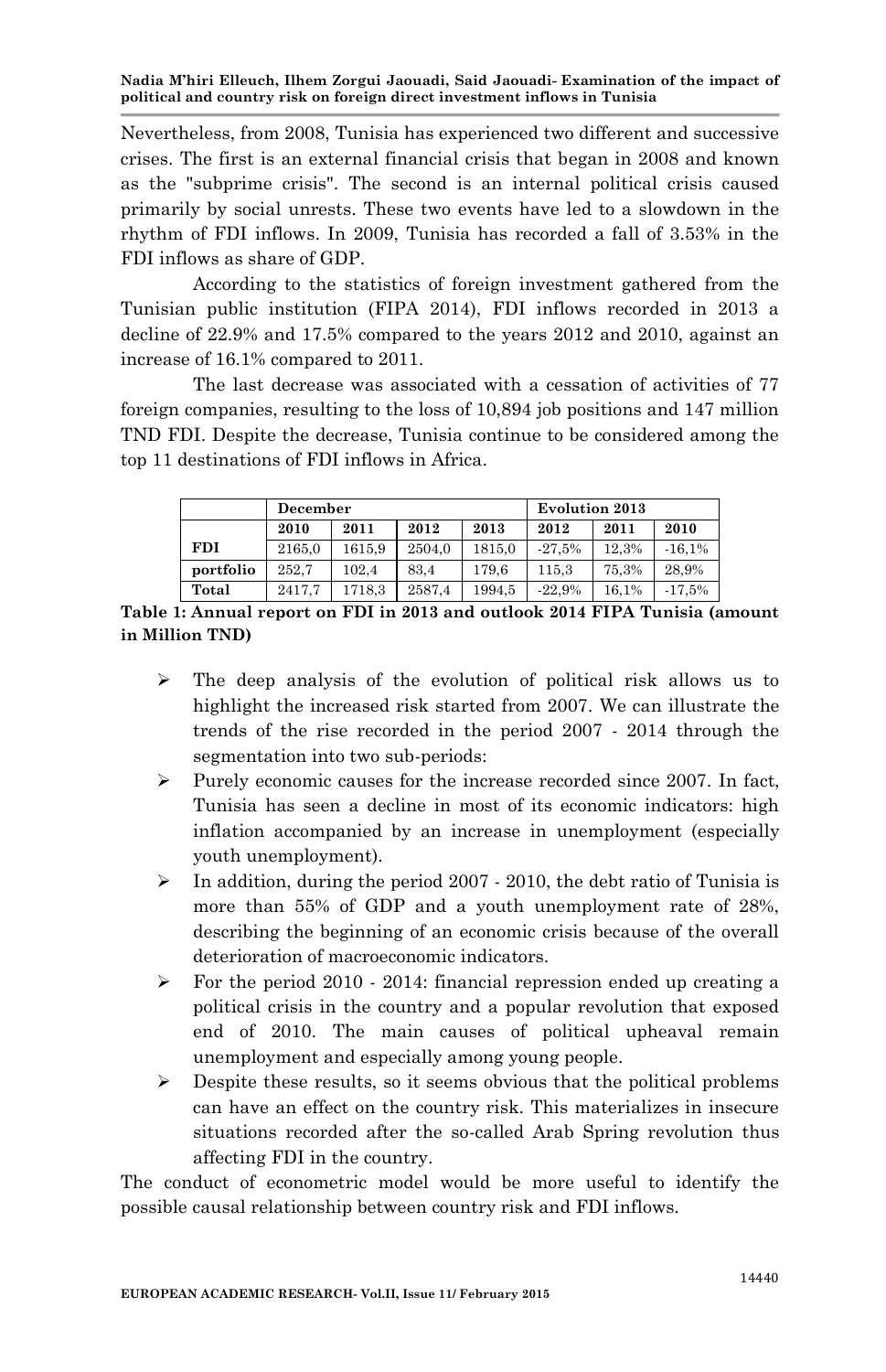### **II.2. Econometric pattern:**

In the present paper, we attempt to carry out an empirical investigation that aims to find out the effect of the risk country on the foreign investment. The main objective of the empirical research could be assumed as an attempt to shed the light on the essence of the relationship between political risk and foreign investment.

The thorough review of previous empirical studies enabled us to underline the utilization of some significant economic factors that are affecting the inflows of FDI in the direction of the host country.

The extension of the present empirical survey on the Tunisian case would be recognized as accurate reflection of the situation of the impact of the risk country on FDI.

### **II.2.1. Data and methodology:**

We could put forward the variables affecting the inflows of foreign investment as following:

- Market size: in many previous surveys, researchers used the indicator "growth of GDP per capita" as indicating the size of the market in the recipient country.
- Inflation: the utilization of inflation in empirical studies generally reflect the economic stability of the developing countries.
- The telephone main lines: it is recognized as the better indicator regarding the situation of the infrastructure.
- Openness: measured by the share of exports and imports from GDP, it indicates if the host country is adopting a liberal regime for trade or not.
- Country risk: the country risk continues to play a pivotal role in affecting the decision of foreign investors.
- Road paved as percentage of roads is considered as good indicator of the transportation infrastructure.

The empirical investigation conducted in the present paper is relied on identifying the determinants of FDI in Tunisia. The current paper also attempts to determine if the country risk played a role to affect the decisions of foreign investors to invest in the country. The empirical investigation covers the period 1990 – 2014.

# **II.2.2. Findings:**

The authors of the present paper carried out the empirical research and found the following outcome.

| Model        | <b>Equation 1</b>    |           | <b>Equation 2</b> |        | <b>Equation 3</b> |        | <b>Equation 4</b> |        | <b>Equation 5</b> |        | <b>Equation 6</b> |        |
|--------------|----------------------|-----------|-------------------|--------|-------------------|--------|-------------------|--------|-------------------|--------|-------------------|--------|
| constant     | 1.75                 | 2.01      | 2.78              | 2.77   | 1.73              | 1.83   | 1.12              | 1.08   | 1.7               | 1.8    | 1.15              |        |
|              | (2.8)                | (2.8)     | (7.9)             | (7.9)  | (2.8)             | (2.9)  | (1.46)            | (1.31) | (2.8)             | (2.9)  | (1.5)             | (1.1)  |
| Change<br>in | 0.15                 | $\sim$    | 0.1               | $\sim$ | 0.16              | $\sim$ | 0.09              | $\sim$ | 1.85              | $\sim$ | 0.18              | $\sim$ |
| risk         | (1.2)                | $\cdots$  | (0.76)            | $\sim$ | (1.45)            | $\sim$ | (0.75)            | $\sim$ | (1.6)             | $\sim$ | (1.34)            | $\sim$ |
| country      |                      |           |                   |        |                   |        |                   |        |                   |        |                   |        |
| Change<br>in | $\ddot{\phantom{a}}$ | $_{0.27}$ | $\sim$            | 0.23   | $\sim$            | 0.31   | $\sim$            | 0.07   |                   | 0.3    | $\sim$ $-$        | 0.02   |
| political    | $\cdots$             | (0.92)    | $\sim$            | (0.75) | $\sim$            | (1.15) | $\sim$            | (0.22) | $\cdots$          | (1.04) | $\sim$ $-$        | (0.06) |
| risk         |                      |           |                   |        |                   |        |                   |        |                   |        |                   |        |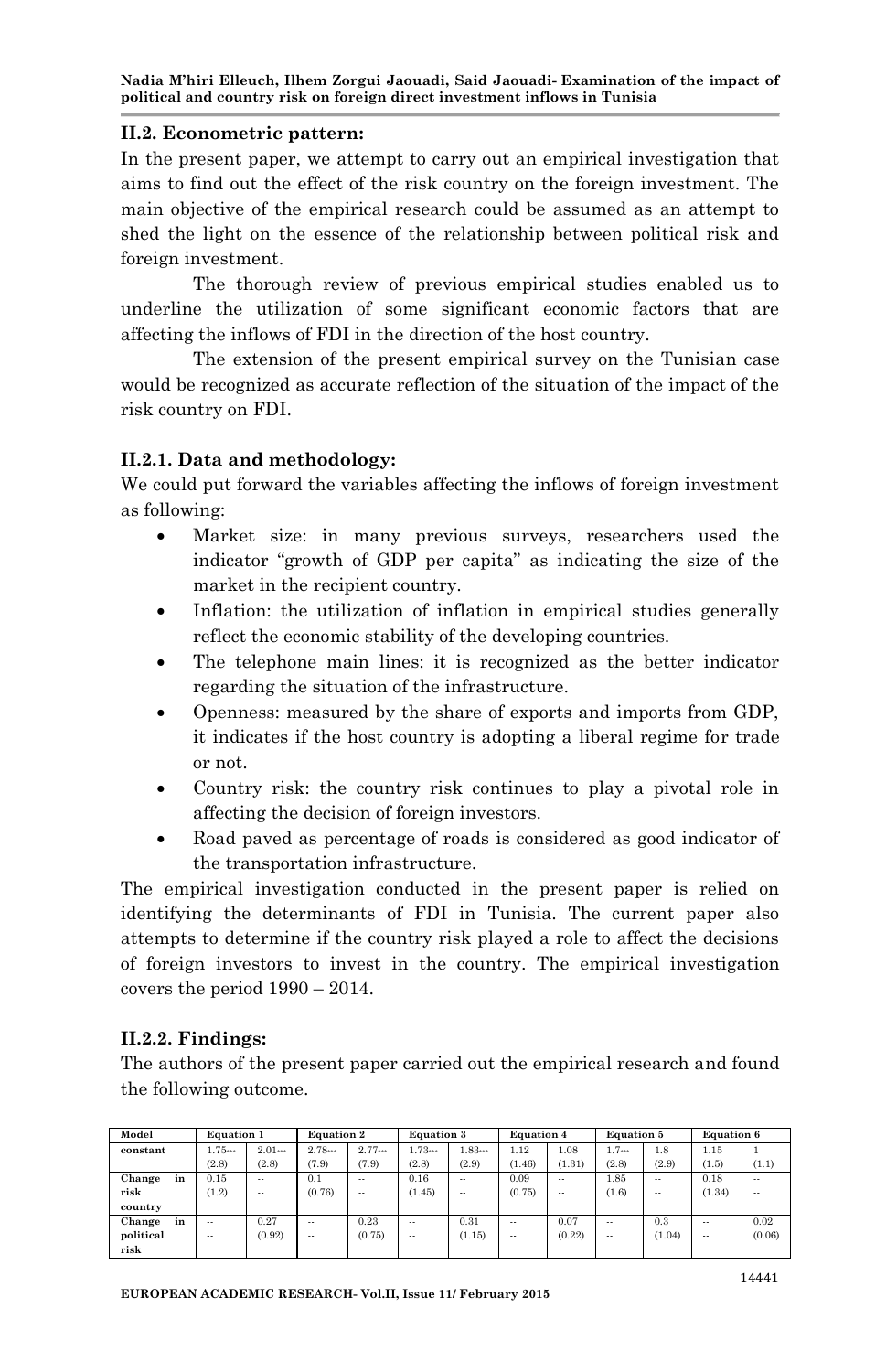| in<br>Change       | $0.6 -$              | $0.57-$ | $0.52-$  | $0.51-$ | $0.59 -$             | $0.54-$              | $0.59 -$ | 0.55   | $0.69 -$             | 0.6     | 0.86           | 0.6      |
|--------------------|----------------------|---------|----------|---------|----------------------|----------------------|----------|--------|----------------------|---------|----------------|----------|
| inflation          | (2.3)                | (2.25)  | (1.97)   | (1.93)  | (2.44)               | (2.26)               | (2.5)    | (2.35) | (2.64)               | (2.3)   | (3.07)         | (2.4)    |
| in<br>Change       | $1.52-$              | $1.53-$ | $1.31 -$ | 1.32    | 1.47                 | $1.46-$              | $1.49 -$ | 1.48   | 1.43                 | 1.43    | 1.45           | 1.4      |
| tax revenue        | (2.6)                | (2.6)   | (2.13)   | (2.16)  | (2.69)               | (2.62)               | (2.7)    | (2.7)  | (2.61)               | (2.5)   | (2.68)         | (2.6)    |
| $(-1)$             |                      |         |          |         |                      |                      |          |        |                      |         |                |          |
| of<br>Growth       | $\sim$               | $\sim$  | $\sim$   | $\sim$  | $\sim$               | $\sim$               | 0.22     | 0.25   | $\ddot{\phantom{a}}$ | $\sim$  | 0.21           | 0.28     |
| GDP<br>per         | $\sim$               |         | $\sim$   | $\sim$  | $\sim$               | $\ddot{\phantom{a}}$ | (1.24)   | (1.3)  | $\sim$               | $\sim$  | (1.2)          | (1.4)    |
| capita             |                      |         |          |         |                      |                      |          |        |                      |         |                |          |
| of<br>Growth       | $0.36-$              | 0.32    | $\sim$   | $\sim$  | 0.38                 | $0.35-$              | $0.37 -$ | 0.35   | $0.41 -$             | 0.4     | 0.4            | 0.38     |
| GDP<br>per         | (1.9)                | (1.7)   | $\sim$   | $\sim$  | (2.17)               | (1.97)               | (2.14)   | (2.03) | (2.32)               | (2)     | (2.29)         | (2.1)    |
| capita (-1)        |                      |         |          |         |                      |                      |          |        |                      |         |                |          |
| Change<br>in       | 0.18                 | 0.27    | 0.56     | 0.56    | $\ddot{\phantom{a}}$ | $\sim$               | $\sim$   | $\sim$ | $\ddot{\phantom{a}}$ | $\sim$  | $\sim$ $\sim$  | $\sim$   |
| telephone          | (0.3)                | (0.44)  | (0.88)   | (0.89)  | $\sim$               | $\ddot{\phantom{a}}$ | $\sim$   | $\sim$ | $\ddot{\phantom{a}}$ | $\sim$  | $\sim$         | $\sim$   |
| lines              |                      |         |          |         |                      |                      |          |        |                      |         |                |          |
| in<br>Change       | $0.13 -$             | 0.14    | $0.15 -$ | 0.15    | $0.13 -$             | 0.13                 | $0.13-$  | 0.13   | $0.17 -$             | 0.16    | 1.74           | 0.17     |
| paved roads        | (2.17)               | (2.3)   | (2.2)    | (2.3)   | (2.3)                | (2.3)                | (2.3)    | (2.3)  | (2.39)               | (2.1)   | (2.38)         | (2.2)    |
| $(-1)$             |                      |         |          |         |                      |                      |          |        |                      |         |                |          |
| Change<br>in       | $\sim$               | $\sim$  | $\sim$   | $\sim$  | $\ddot{\phantom{a}}$ | $\sim$               | $\sim$   | $\sim$ | $-0.06$              | $-0.04$ | $-0.06$        | $-0.05$  |
| openness           | $\ddot{\phantom{a}}$ |         |          | $\sim$  | $\sim$               | $\sim$               |          | ٠.     | $(-1)$               | 6       | <sub>(</sub> - | $(-0.8)$ |
| rate               |                      |         |          |         |                      |                      |          |        |                      | (0.57)  | 0.97)          |          |
| $\mathbb{R}^2$     | 53%                  | 52%     | 42.6%    | 42.6%   | 53%                  | 51%                  | 57%      | 55%    | 56%                  | 52%     | 59.7%          | 58%      |
| <b>DW</b>          | 2.3                  | 2.2     | 1.7      | 1.7     | 2.3                  | 2.2                  | 2.4      | 2.3    | 2.2                  | 2.1     | 2.2            | 2.1      |
| <b>Fisher test</b> | 0.03                 | 0.04    | 0.06     | 0.07    | 0.01                 | 0.02                 | 0.02     | 0.02   | 0.02                 | 0.04    | 0.02           | 0.04     |

**Table 118: Findings of the empirical research.**

### **II.2.3. Interpretation:**

The thorough observation of the findings of the empirical research enabled us to infer the following deductions:

It seems obvious that the control of inflation during the period 1990 – 2014 have beneficial impact on the inflows of foreign direct investment in Tunisia. Referring to the theoretical background, the inflation variable is virtually utilized to make up the economic stability of the host country. According to Alfaro, L. et al  $(2004)^{19}$ , the government of Uganda made valuable efforts to attract foreign investors through the implementation of macroeconomic stability.

For the country risk, it arise from the empirical research that an increase in ICRG is associated with a rise in the foreign direct investment, the effect is very near to be statistically significant at 10%. Thus, the decrease in the risk of the host country (observed as a rise in the ICRG) seems to encourage the foreign investors to invest in developing countries with less risk country. The thorough analysis of previous empirical studies enabled to underline that Quer, D. et al  $(2007)^{20}$  stressed that: "country risk and cultural distance on the resources commitment level assumed in each decision to entering a new country".

For the political risk, it has a positive impact on FDI inflows, the rise in the political risk variable means an improvement in the political scene in Tunisia. Thus, the relative stability recorded in the developing country over

 $18 *$  significant at 10%, \*\* significant at 5%, \*\*\* significant at 1%.

<sup>19</sup> Alfaro, L., Chanda, A., Kalemli-Ozcan, S., & Sayek, S. (2004). FDI and economic growth: the role of local financial markets. *Journal of international economics*, *64*(1), 89- 112.

<sup>20</sup> Quer, D., Claver, E., & Rienda, L. (2007). The impact of country risk and cultural distance on entry mode choice: An integrated approach. *Cross Cultural Management: An International Journal*, *14*(1), 74-87.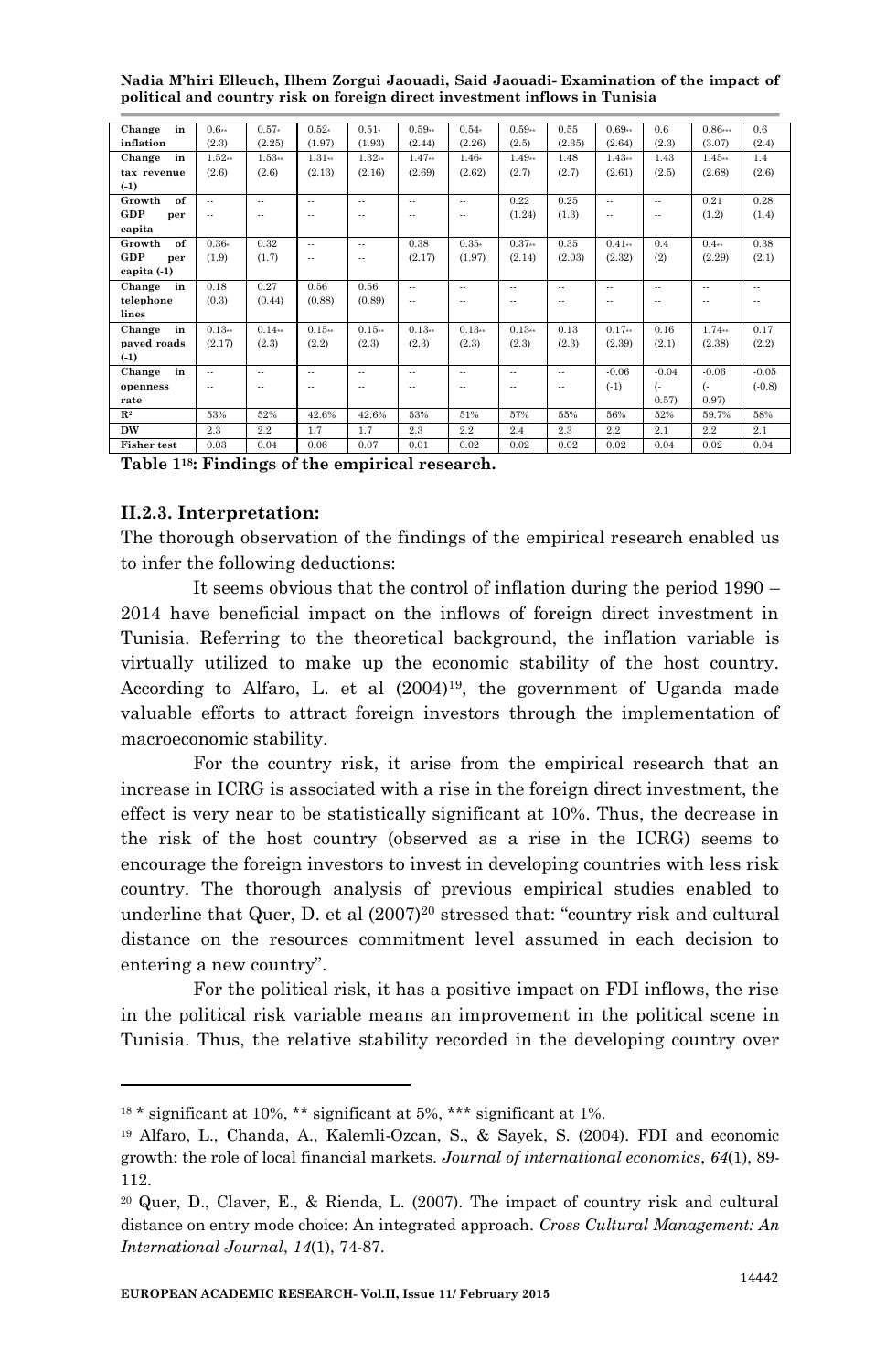the period  $1990 - 2014$  was associated with a rise in the FDI. In fact, the foreign investors prefer to invest in countries with stable political scene. The last political uprising of 2010 seems to have minor effects on the foreign investors to invest if we consider the period of study. Refered to Busse, M. and Hefeker, C.  $(2007)^{21}$ , they argued: "countries with higher political risk attract less FDI".

The increase in tax revenue is joined with a rise in the FDI inflows, the outcome found could be recognized as a discrepancy. Although the use of the variable related to taxation could reflect the tax policy in the country, and thus, it could provide a view regarding the financial resources of the government to improve the facilities and the infrastructure.

For the growth of GDP per capita, an increase in this variable is associated with a rise in the foreign inflows on investment. The present statement remains relevant with the findings of several empirical studies, in fact, foreign investors tend to invest in developing countries with huge market, measured with the variable GDP per capita. Referring to Tsai  $(1994)^{22}$ , the author found a positive correlation between the GDP per capita and the inflows of FDI.

For the telephone lines, while the impact of the variable on FDI is positive, it is far to be statistically significant. Thus, we could infer that the infrastructure in telecommunication in Tunisia seems to be inappropriate and ineffective to encourage foreign investors.

For the road quality, it arise that the rise in paved road is associated with an increase in the inflows of FDI, the positive effect is statistically significant at 5% in the bulk of the conducted patterns. It means that the quality of roads in Tunisia is in accordance with the international standards, it made up a major advantage for foreign investors. According to Khadaroo, J. and Seetanah, B.  $(2007)^{23}$ , the availability of transport infrastructure in Africa has relatively contributed in attracting the FDI inflows in Sub-Saharian Countries.

# **Conclusion:**

The paper attempted to provide a new framework of analysis regarding the issue of country risk and the political risk and their impact on the intention of foreign investors. It appears obviously that the attractiveness of FDI inflows are positively correlated with these specific risks, the positive nexus could be

<sup>21</sup> Busse, M., & Hefeker, C. (2007). Political risk, institutions and foreign direct investment. *European journal of political economy*, *23*(2), 397-415.

<sup>22</sup> Tsai, P. L. (1994). Determinants of foreign direct investment and its impact on economic growth. *Journal of economic development*, *19*(1), 137-163.

<sup>23</sup> Khadaroo, A. J., & Seetanah, B. (2007, November). Transport infrastructure and FDI: lessons from Sub Saharan African Economies. In *African Economic Conference (AEC)* (pp. 15-17).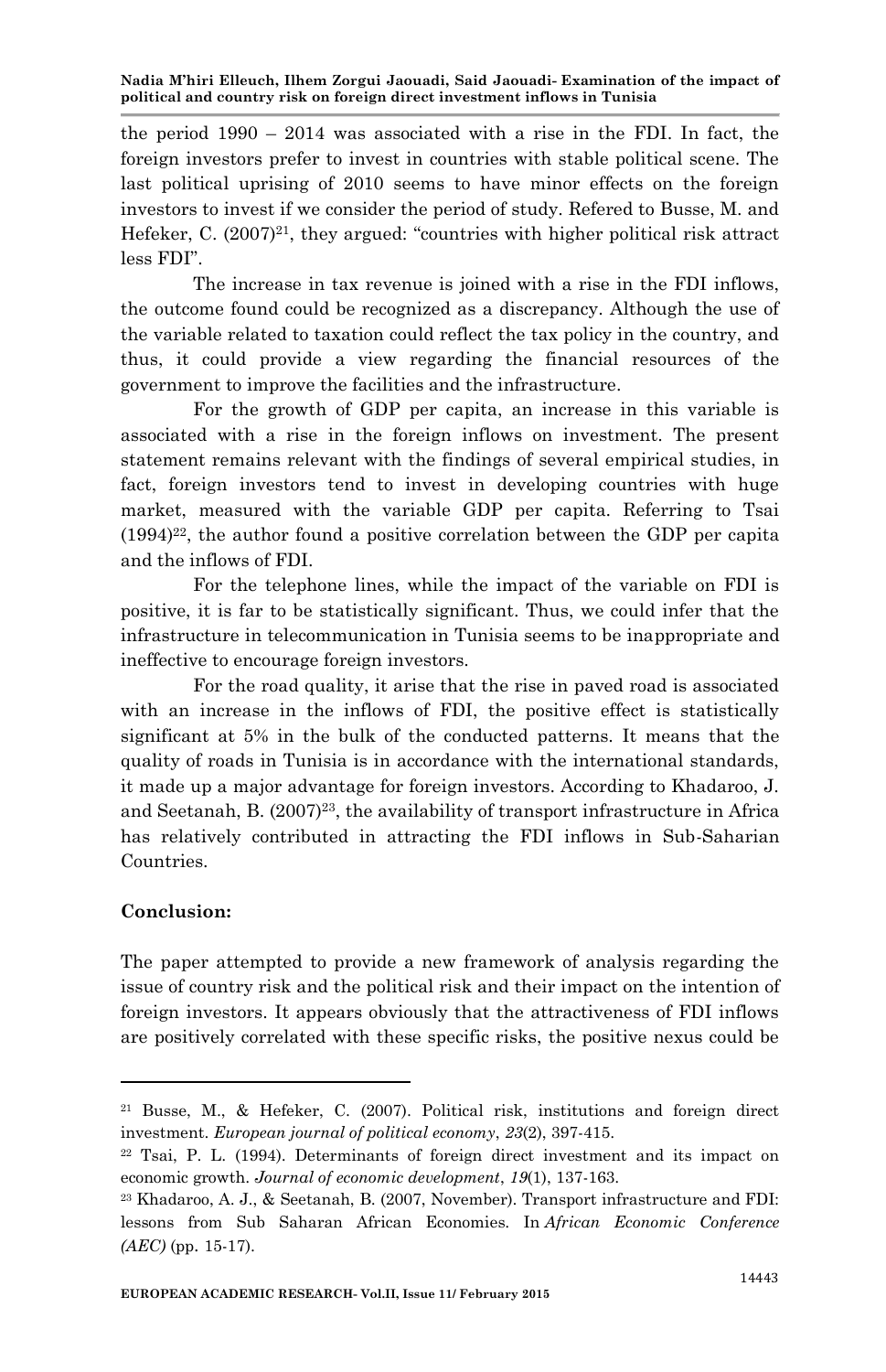the result of the political stability recorded by the country over the period of study.

The merely analysis of the impact of the country risk in overall and the political risk in specific enabled to underline that foreign investors are interested with developing countries with stable political environment.

The conduct of further empirical investigation to find out the effects of the various variables utilized to compile the political risk (as instance: government stability, corruption, …) should allow more significant findings to determine if the institutional quality of Tunisia contributed to consolidate the choice of foreign investors to invest in Tunisia.

### **References**

- Alfaro, L., Chanda, A., Kalemli-Ozcan, S., & Sayek, S. (2004). FDI and economic growth: the role of local financial markets. *Journal of international economics*, *64*(1), 89-112.
- Alon, I., & Herbert, T. T. (2009). A stranger in a strange land: Micro political risk and the multinational firm. *Business Horizons*, *52*(2), 127-137.
- Anyanwu J. (2011), "Determinants of foreign direct investment inflows to africa, 1980-2007", *African Development Bank Group*, Paper series N° 136.
- Arnatli. (2011), "Economic policies and FDI inflows to emerging market economies", *IMF Working Paper* 11/192 (Washington: International Monetary Fund).
- Asiedu, E. (2002). On the determinants of foreign direct investment to developing countries: is Africa different?. *World development*, *30*(1), 107-119.
- Basu, M. A., & Srinivasan, M. K. (2002). *Foreign Direct Investment in Africa-- Some Case Studies (EPub)* (No. 2-61). International Monetary Fund.
- Bayraktar, N. (2015). Importance of Investment Climates for Inflows of Foreign Direct Investment in Developing Countries. *Business and Economic Research*,*5*(1), 24-50.
- Boudjedra, F. (2004). Risque pays. *IDE et crise financière internationale : évaluation et étude empirique, Document de Recherche*, (2004-12).
- Busse, M., & Hefeker, C. (2007). Political risk, institutions and foreign direct investment. *European journal of political economy*, *23*(2), 397-415.
- Dabla-Norris E., Honda J., Lahreche A. & Verdier G. (2010), "FDI Flows to Low-Income Countries: Global Drivers and Growth Implications", *IMF Working Paper* 10/132 (Washington: International Monetary Fund).
- Desbordes, R. (2010). Global and diplomatic political risks and foreign direct investment. *Economics & Politics*, *22*(1), 92-125.